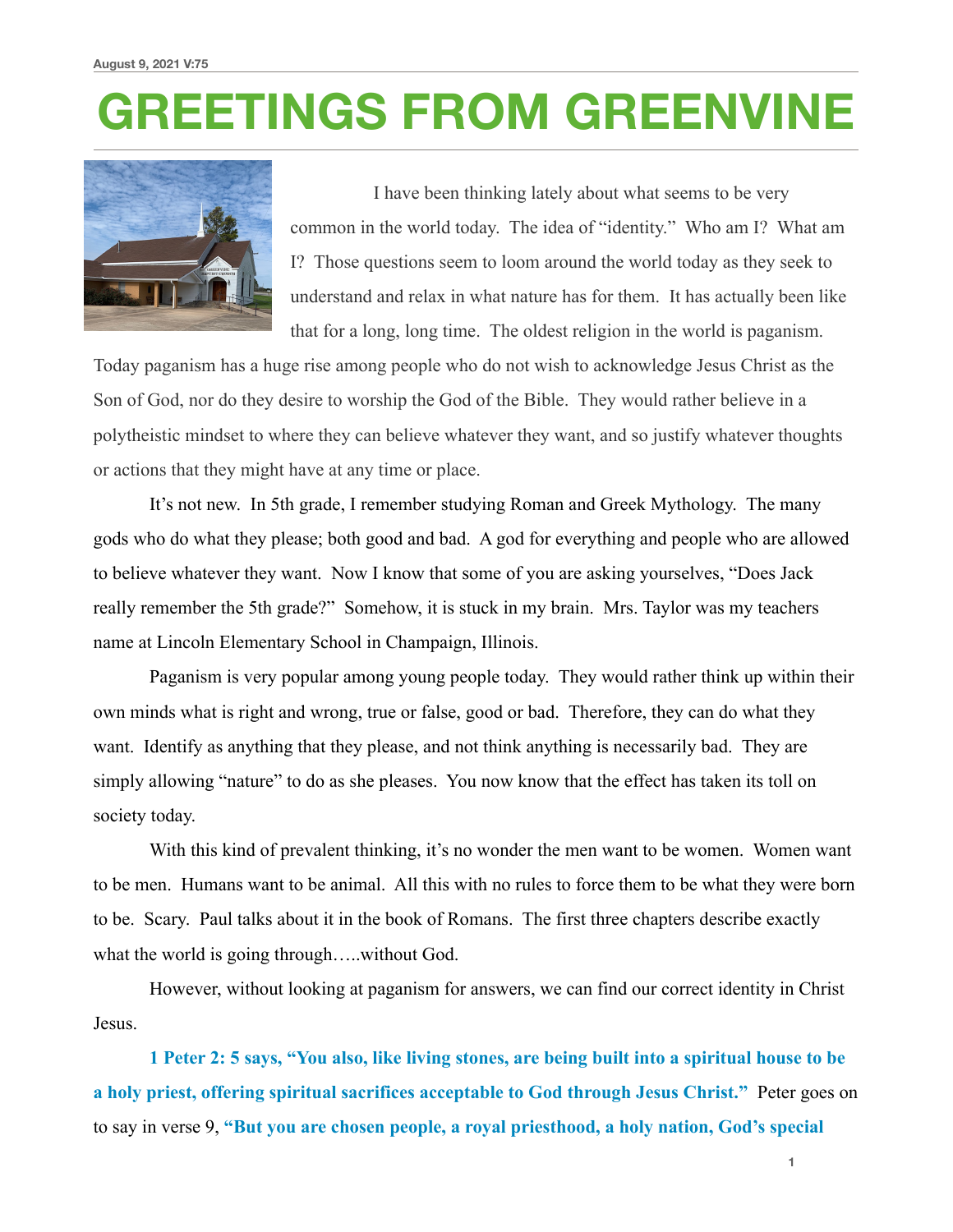**August 9, 2021 V:75**

## **possession, that you may declare the praises of Him who called you out of darkness into His wonderful light. Once you were not a people, but now you are the people of God."**

 In those few verses, Peter sums up our identity in Christ Jesus. You are a spiritual house, or a house for the Spirit of God. Paul writes in 1 Corinthians that the Spirit of God takes up His residence within our bodies at the time of our initial salvation. He uses that truth twice in 1 Corinthians to push home the point that as the result of the Holy Spirit living within us, we should not sin. When he writes it in Chapter 3, he poses it as a question: "What, don't you know that your bodies are God's temple and that God's Spirit dwells in your midst?" Later in Chapter 6 he writes, "**Do you not know that your bodies are temples of the Holy Spirit, Who is in you, Whom you have received from God? You are not your own; you were bought at price. Therefore honor God with your bodies."** 

Our identity is that God through His Spirit lives within us. We belong to Him.

 Back in 1 Peter, he says that you are "God's special possession." You are called to be a part of the body of Christ. You are Christ's bride. You belong to Him. Prior in the verse Peter says you are a "chosen people." God called you to Himself and redeemed you because He loves you.

 Then Peter goes on to say that you are "a royal priesthood." A "holy priesthood, offering spiritual sacrifices acceptable to God through Jesus Christ." Our identity is tied up in who we are in Christ Jesus. You remember the priesthood of the Old Testament. You had to belong to a certain nation, a certain tribe, a certain family and appointed a certain time for you to offer sacrifices that were to be done a certain way, at a certain time, at a certain place. Those were not spiritual sacrifices, they were simply following the Law of Moses that were mandatory in the worship of Jehovah God.

 But, you are able to come to God through Christ at any time that you please, anywhere you are, for any reason. You can worship God and offer Him spiritual sacrifices that He loves for you to give Him.

**Romans 12: 1 & 2: "I urge you, brothers and sisters, in view of God's mercy, to offer your bodies as a living sacrifice, holy and pleasing to God."** 

 **Hebrews 13: 15 16 & says: "Through Jesus, therefore, let us continually offer to God a sacrifice of praise—the fruit of lips that openly profess His name. And do not forget to do good and to share with others, for with such sacrifices God is pleased."** 

 A very important aspect of our identity is actively worshipping, praising, thanking God for Who He is and for what He is doing for you. Priests. That is what it says. Royal. In those verses, we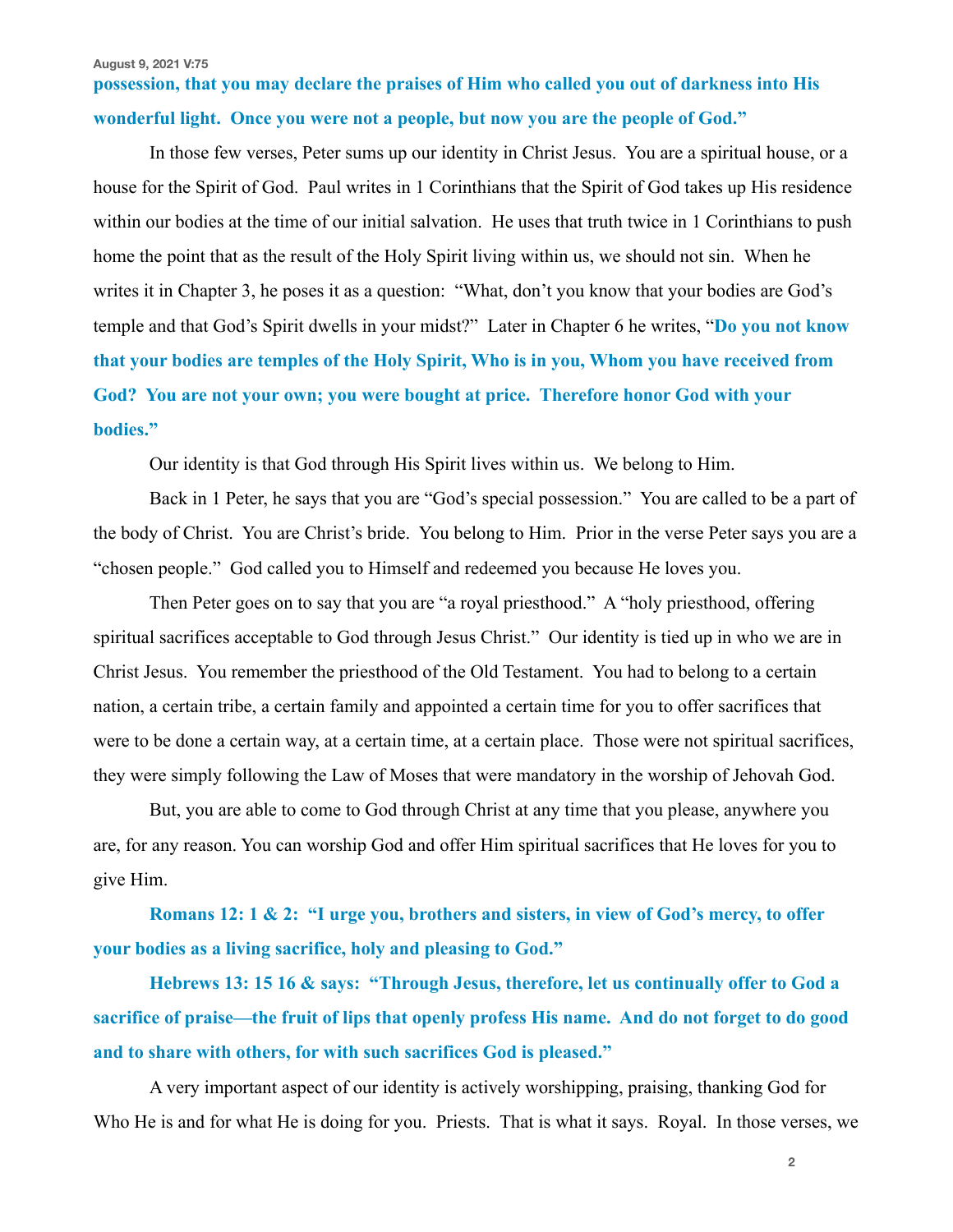#### **August 9, 2021 V:75**

are told as a result of our identity as priests we are to give Him our bodies to be used however He wants, using our words to openly tell others of Who He is and what He has done for us, and to use our means to help others.

 We all have spiritual gifts and natural abilities that can be used to help others along our way. We do have an effect on the people around us. Our families, our friends, our fellow workers, our neighbors, even with those who we meet and don't even know.

 Back to 1 Peter; you are also a "Holy nation." We are called to be holy in all that we do. In Chapter 1 verse 15, we are told, even commanded, "But just as He Who called you is holy, so be holy in all you do; for it is written, 'Be holy, because I am holy.'"

 Because we represent a holy God, we must be holy so that others can see in us that we are imitators of a holy God. Holiness is not an impossible goal. However, it takes a mindset that constantly considers words, actions, thoughts, intents, and all of our collective conscience to be holy, obedient to God in everything we say and do.

**Colossians 3: 17 says, "And whatever you do, whether in word or deed, do it all in the name of the Lord Jesus, giving thanks to God the Father through Him."** 

 Your identity is in Christ. You are a God follower, a Christ follower. A disciple of our Lord and Savior, Jesus Christ. You have been bought. You are His special possession. Let your light shine in this dark, pagan world. Honor Him in all that you do.

Blessings this week. Jack & Karen

### **Announcements**

- Wednesday Night Bible Study -Wednesday nights @ 6pm
- Burton Bridge Volunteer Appreciation Dinner August 17 Burton Community Center 6-8pm - RSVP by august 12 2 979-337-3370 or burtonbridgeministry@gmail.com
- Women's Ministry White Cross Workday Saturday August 21 @ 9am
- Men's Prayer Breakfast Wednesday August 25, @ 7am